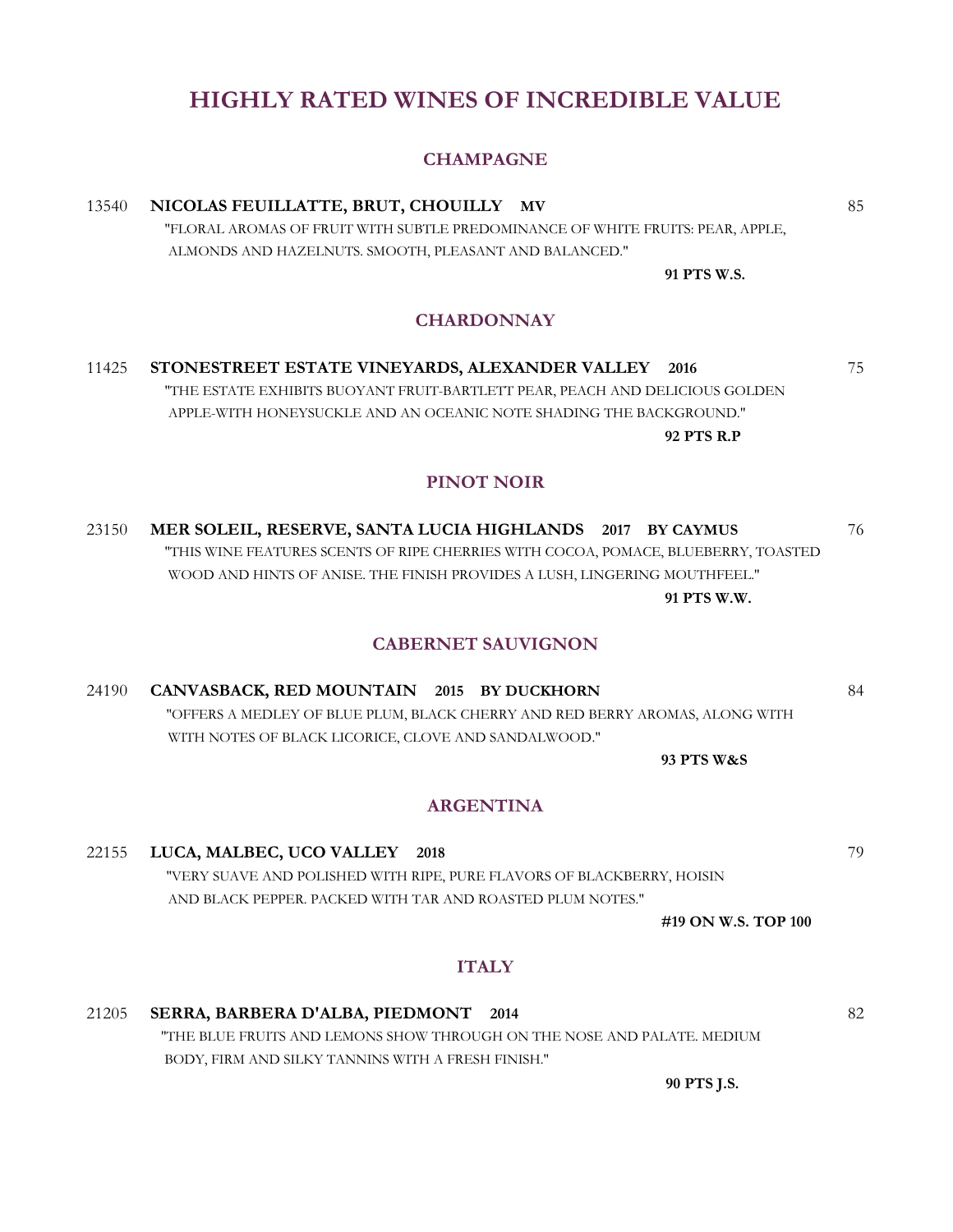# **TABLE OF CONTENTS**

| <b>WINES BY THE GLASS</b>              | page 1     |
|----------------------------------------|------------|
| <b>HALF BOTTLES</b>                    | page 2     |
| <b>MAGNUMS</b>                         | page 3     |
| <b>FIZZY WINES</b>                     | page 4     |
| <b>CHARDONNAY</b>                      | page 5     |
| <b>SAUVIGNON BLANC</b>                 | page 6     |
| <b>RIESLING</b>                        | page 6     |
| WHERE THE WILD THINGS ARE              | page 7     |
| ROSÉ SELECTIONS                        | page 7     |
| PINOT NOIR                             | page 8-9   |
| <b>MERLOT</b>                          | page 9     |
| <b>SYRAH &amp; FRIENDS</b>             | page 10    |
| <b>CABERNET SAUVIGNON &amp; BLENDS</b> | page 11-12 |
| <b>SPANISH SELECTIONS</b>              | page 12    |
| <b>ARGENTINE SELECTIONS</b>            | page 12    |
| <b>ITALIAN SELECTIONS</b>              | page 13    |

\*vintages are subject to change

we offer corkage and glassware for producers not represented on our wine list

\$40 per 750ml, maximum 2 bottles or 1.5 liters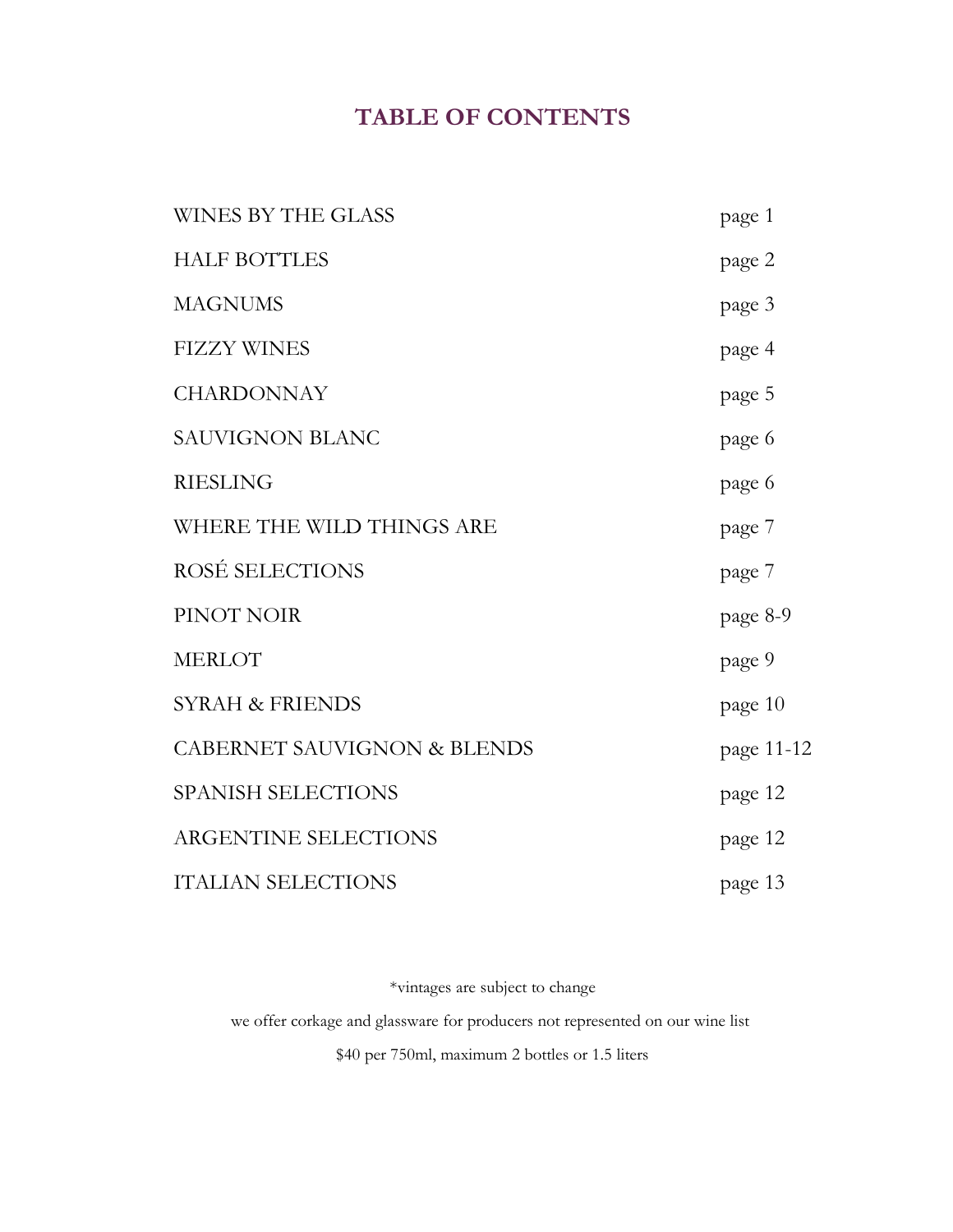# **WINES BY THE GLASS**

#### **BUBBLES**

| MOSCATO D'ASTI, CUCINA MISTA, PIEDMONT 2016      | 13 |
|--------------------------------------------------|----|
| PROSECCO, RUFFINO, ITALY MV                      | 14 |
| ROSÉ DRY, JP. CHENET, FRANCE MV                  | 19 |
| CHAMPAGNE, NICOLAS FEUILLATTE, BRUT, CHOUILLY MV | 26 |

#### **WHITE WINE**

| WHITE BLEND, SKOURAS, ALMYRA, PELOPONNESE, GREECE 2018 | 12. |
|--------------------------------------------------------|-----|
| PINOT GRIGIO, ESPERTO, FRIULI 2017                     | 13  |
| ROSÉ, SEAGLASS, MONTEREY COUNTY 2018                   | 13  |
| RIESLING, CHARLES SMITH, KUNG FU GIRL, WASHINGTON 2017 | 16  |
| SAUVIGNON BLANC, CRAGGY RANGE, NEW ZEALAND 2019        | 17  |
| CHARDONNAY, CUVAISON, CARNEROS 2015                    | 19. |

#### **RED WINE**

| MALBEC, AF, ACHAVAL FERRER, MENDOZA 2017                      | 12 <sub>1</sub> |
|---------------------------------------------------------------|-----------------|
| GARNACHA, BRECA, CALATAYUD 2016                               | 14              |
| ITALIAN BLEND, ALLEGRINI, PALAZZO DELLA TORRE, VENETO<br>2015 | 16              |
| MERLOT, TSELEPOS, DILOFOS, PELOPONNESE, GREECE 2016           | 18              |
| PINOT NOIR, SIDURI, WILLAMETTE VALLEY 2017                    | 19              |
| CABERNET SAUVIGNON, TYRUS EVAN, RED MOUNTAIN<br>2013          | 20              |
| PINOT NOIR, DAVIS BYNUM, RUSSIAN RIVER VALLEY<br>2017         | 22.             |
| CABERNET SAUVIGNON, PEJU, NAPA VALLEY 2016                    | 25              |

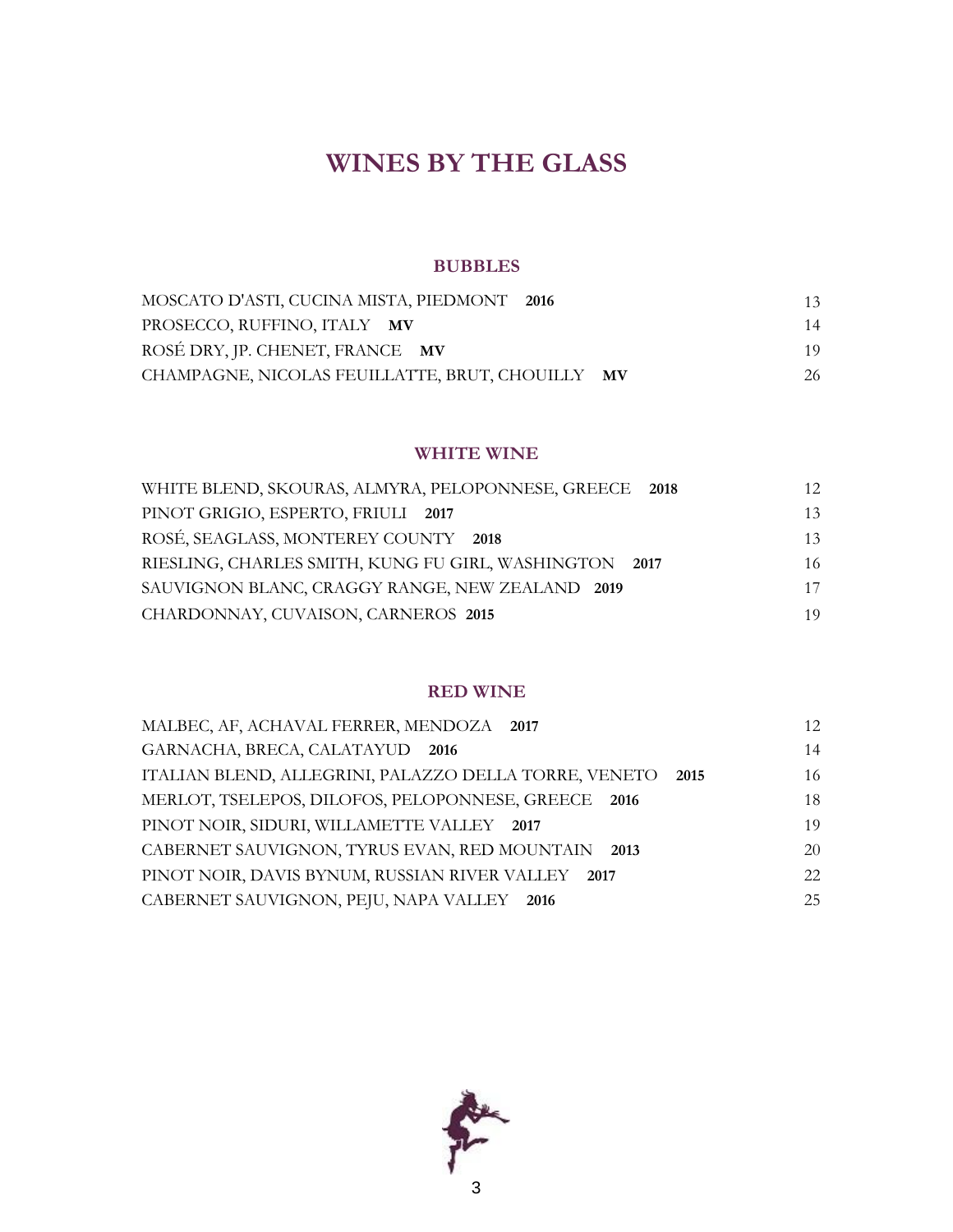# **HALF BOTTLES (375ML)** .

### **BUBBLES**

| 13835 | SPARKLING, SCHRAMSBERG, BLANC DE BLANCS, NORTH COAST 2014 |  | 60. |
|-------|-----------------------------------------------------------|--|-----|
| 13840 | CHAMPAGNE, CHARLES DE CAZANOVE, BRUT, REIMS MV            |  | 53  |

### **WHITE WINE**

| 12325 | CHARDONNAY, CAKEBREAD, NAPA VALLEY 2018                         | 65. |
|-------|-----------------------------------------------------------------|-----|
| 12310 | PINOT GRIS, KING ESTATE, WILLAMETTE VALLEY 2017                 | 39  |
| 12320 | CHABLIS PREMIER CRU, WILLIAM FEVRE, MONTMAINS<br>2013           | 75  |
| 12335 | SANCERRE, PASCAL JOLIVET, LOIRE VALLEY 2018                     | 52  |
| 12330 | SAUVIGNON BLANC, FERRARI-CARANO, FUMÉ BLANC, SONOMA COUNTY 2017 | 29  |
| 12305 | JOH. JOS. PRÜM, GRAACHER HIMMELREICH, KABINETT, MOSEL 2014      | 58  |

### **RED WINE**

| 25160 | PINOT NOIR, BETHEL HEIGHTS, ESTATE, EOLA-AMITY HILLS 2016  | 42  |
|-------|------------------------------------------------------------|-----|
| 25170 | PINOT NOIR, HARTFORD COURT, RUSSIAN RIVER VALLEY 2016      | 49  |
| 25165 | CABERNET SAUVIGNON, HONIG, NAPA VALLEY 2016                | 62  |
| 25150 | MERLOT, HALL, NAPA VALLEY 2016                             | 46  |
| 25145 | ZINFANDEL, ROMBAUER VINEYARDS, CALIFORNIA 2017             | 38  |
| 25190 | CHÂTEAU PICORON, SAINTE-COLOMBE, CÔTES DE BORDEAUX 2015    | 54  |
| 25180 | CHÂTEAUNEUF DU PAPE, E. GUIGAL, RHÔNE 2015                 | 72  |
| 25140 | BAROLO, MICHELE CHIARLO, TORTONIANO, PIEDMONT<br>2014      | 80  |
| 25155 | CHIANTI CLASSICO RISERVA, FELSINA, RANCIA, TUSCANY<br>2015 | 51  |
| 25185 | TENUTA DELL'ORNELLAIA, ORNELLAIA, BOLGHERI 2010            | 225 |

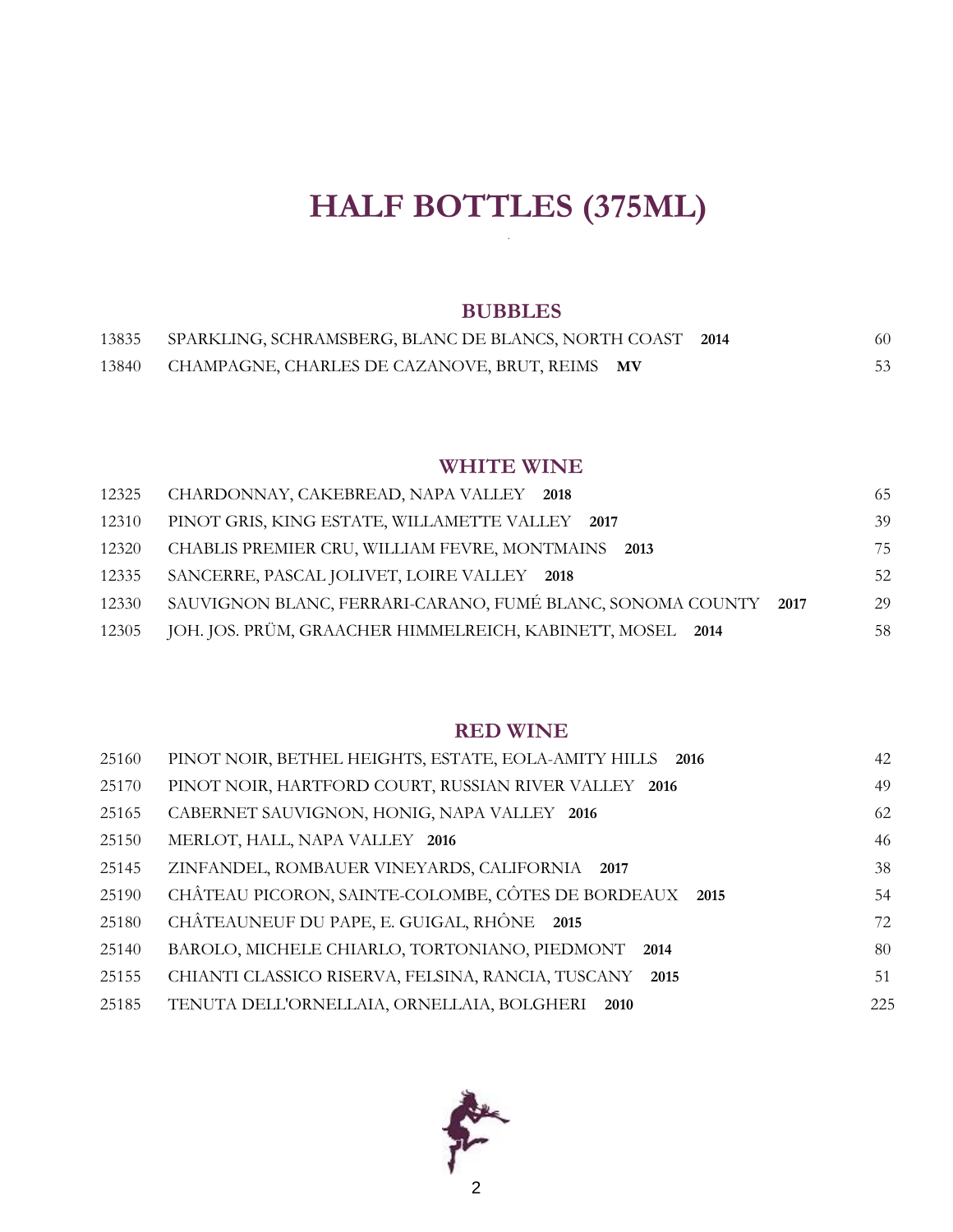# **MAGNUMS (1.5L)**

| 00213 | CHAMPAGNE, PERRIER JOUET, BELLE EPOQUE, EPERNAY<br>2006                 | 875 |
|-------|-------------------------------------------------------------------------|-----|
| 11125 | PINOT NOIR, GEORGE, SONOMA COMA, RUSSIAN RIVER VALLEY<br>2016           | 195 |
| 11115 | PINOT NOIR, KEN WRIGHT, FREEDOM HILL VINEYARD, YAMHILL-CARLTON<br>2016  | 265 |
| 11105 | CABERNET SAUVIGNON, FAUST, NAPA VALLEY 2016                             | 295 |
| 11110 | CABERNET SAUVIGNON, SILVER OAK, ALEXANDER VALLEY<br>2014                | 428 |
| 11145 | CABERNET SAUVIGNON, STAG'S LEAP WINE CELLARS, ARTEMIS, NAPA VALLEY 2015 | 315 |
| 11140 | IL FAUNO DI ARCANUM, TUSCANY<br>2013                                    | 185 |

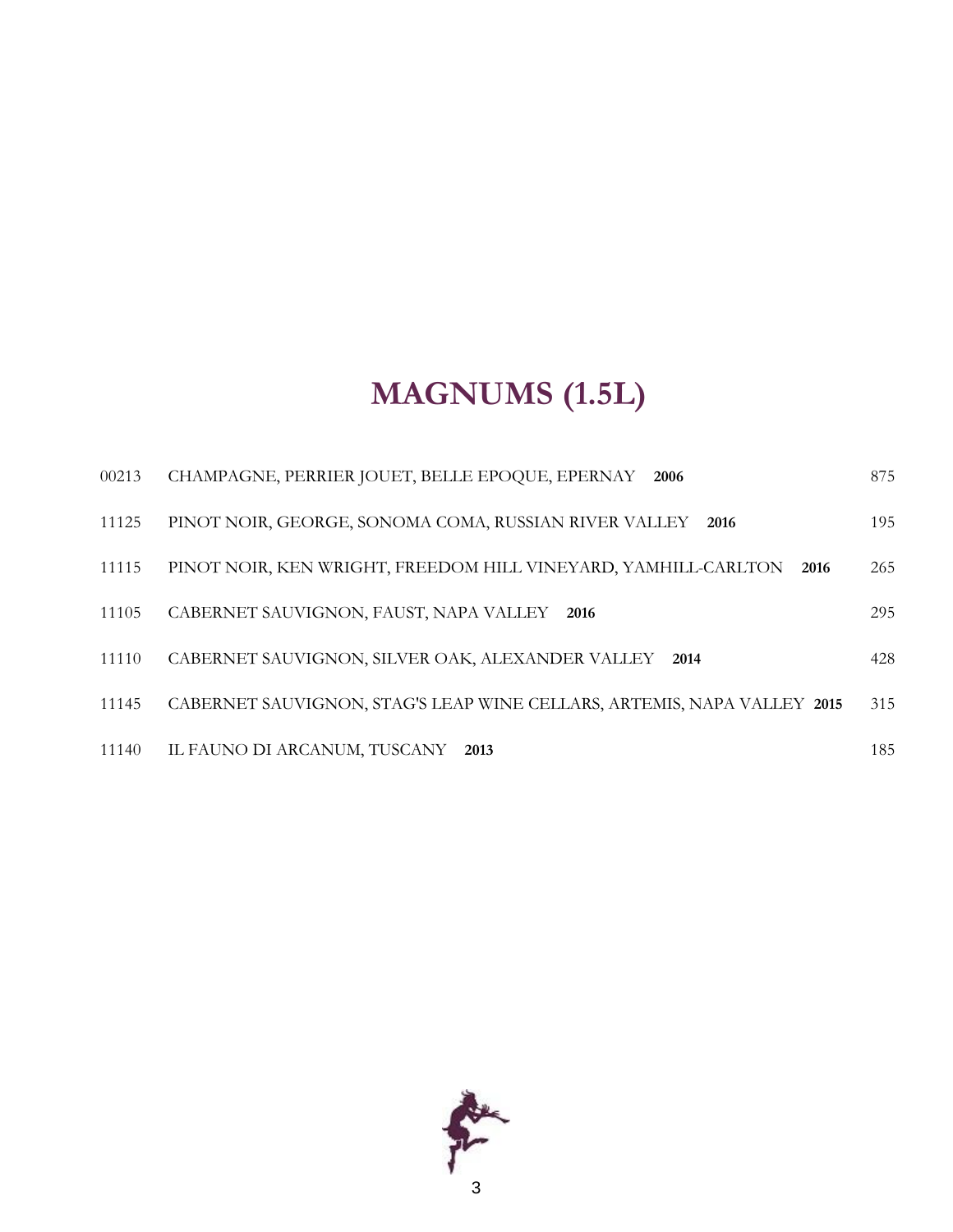# **FIZZY WINES**

### **WHITE BUBBLES**

| 13605 | BEAU JOIE, SPECIAL CUVEE, EPERNAY MV        | 89  |
|-------|---------------------------------------------|-----|
| 13525 | BISOL, PROSECCO, JEIO, VENETO MV            | 45  |
| 13845 | BOLLINGER, SPECIAL CUVÉE, REIMS MV          | 185 |
| 13515 | CASTILLO PERELADA STARS, CAVA, PENEDES 2015 | 50  |
| 13805 | KRUG, GRANDE CUVÉE, REIMS MV                | 455 |
| 13560 | LOUIS ROEDERER, CRISTAL, REIMS 2004         | 550 |
| 13530 | MOËT & CHANDON, IMPÉRIAL, EPERNAY MV        | 132 |
| 13555 | MOËT & CHANDON, ICE IMPÉRIAL, EPERNAY MV    | 164 |
| 13810 | MOËT & CHANDON, DOM PERIGNON, EPERNAY 2008  | 445 |
| 13540 | NICOLAS FEUILLATTE, BRUT, CHOUILLY MV       | 85  |
| 13505 | PERRIER-JOUET, BELLE EPOQUE, EPERNAY 2012   | 315 |
| 13545 | PERRIER-JOUET, GRAND BRUT, EPERNAY MV       | 149 |

### **ROSÉ BUBBLES**

|       | 13520 CHARTOGNE-TAILLET, ROSÉ, MERFY MV        | 144 |
|-------|------------------------------------------------|-----|
|       | 13815 ETOILE ROSÉ, CALIFORNIA MV               | 118 |
| 13550 | MOËT & CHANDON, NECTAR IMPÉRIAL, EPERNAY MV    | 162 |
| 13825 | RUINART, DOM RUINART ROSÉ, REIMS 1998          | 715 |
|       | 13565 TAITTINGER, NOCTURNE, SEC ROSÉ, REIMS MV | 225 |

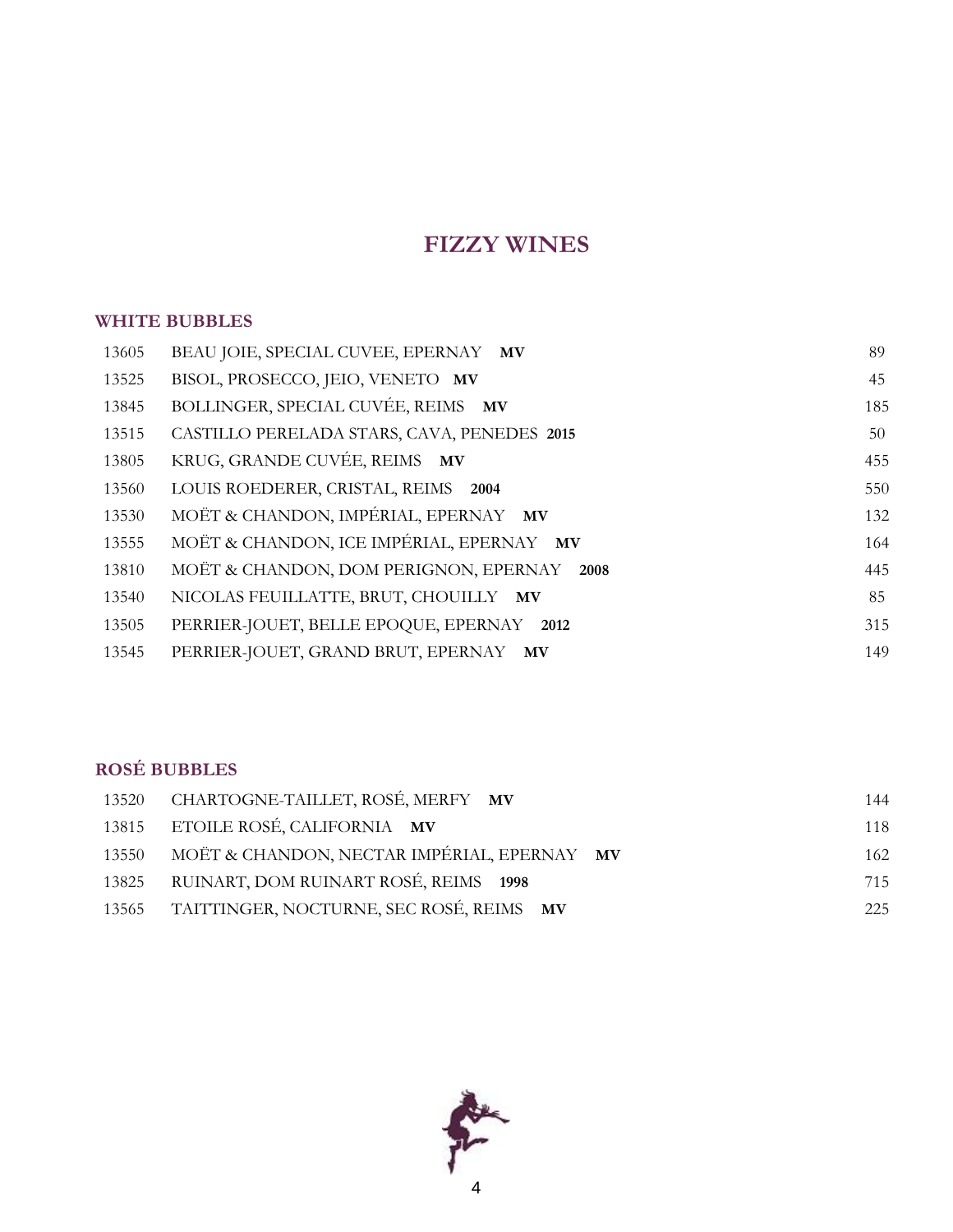# **WHITE WINES**

### **CHARDONNAY**

**UNITED STATES**

| 11310 | DAVIS BYNUM, RIVER WEST VINEYARD, RUSSIAN RIVER VALLEY<br>2014         | 72  |
|-------|------------------------------------------------------------------------|-----|
| 11240 | DIATOM, CLOS PEPE VINEYARD, STA. RITA HILLS 2009                       | 122 |
| 12130 | DIATOM, Q, BAR-M VINEYARD, SANTA BARBARA COUNTY 2018<br><b>UNOAKED</b> | 68  |
| 11255 | DOMAINE DROUHIN, ARTHUR, DUNDEE HILLS 2014                             | 86  |
| 12125 | FAR NIENTE, NAPA VALLEY 2017                                           | 162 |
| 12110 | FERRARI-CARANO, TRE TERRE, RUSSIAN RIVER VALLEY 2016                   | 75  |
| 11245 | FREEMARK ABBEY, NAPA VALLEY 2017                                       | 70  |
| 12120 | GRAN MORAINE, YAMHILL-CARLTON 2015                                     | 82  |
| 11325 | JORDAN, RUSSIAN RIVER VALLEY 2017                                      | 87  |
| 12150 | ROMBAUER, CARNEROS 2018                                                | 97  |
| 12195 | STAGS' LEAP WINERY, NAPA VALLEY<br>2018                                | 75  |
| 11425 | STONESTREET ESTATE VINEYARDS, ALEXANDER VALLEY<br>2016                 | 75  |
| 11320 | VINEYARD 7&8, SPRING MOUNTAIN DISTRICT<br>2011                         | 197 |
|       |                                                                        |     |

### **FRANCE**

| 12165 | CHABLIS PREMIER CRU, LA CHABLISIENNE, CÔTE DE LECHÉT, BURGUNDY 2014 | 62  |
|-------|---------------------------------------------------------------------|-----|
| 11410 | CHASSAGNE-MONTRACHET, JOSEPH DROUHIN, BURGUNDY 2012                 | 160 |
| 12135 | MEURSAULT, COMTES LAFON, CLOS DE LA BARRE, BURGUNDY 2009            | 385 |
| 12180 | MEURSAULT, LOUIS JADOT, BURGUNDY 2013                               | 154 |
| 12205 | POUILLY-FUISSÉ, VINCENT GIRARDIN, LES VIELLES VIGNES, BURGUNDY 2013 | 85  |

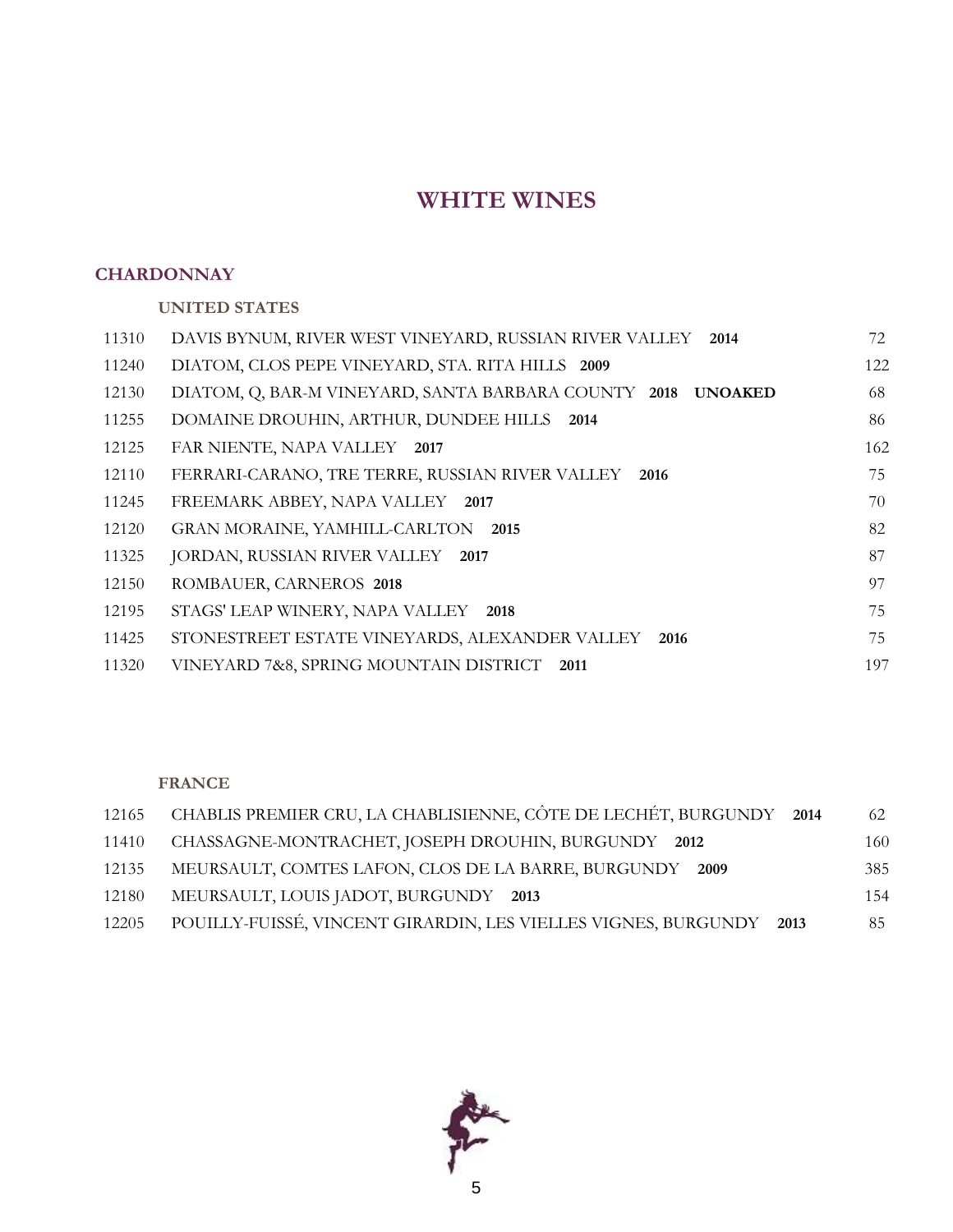### **WHITE WINES**

### **SAUVIGNON BLANC**

#### **UNITED STATES**

| 12140           | JUSTIN, PASO ROBLES<br>2018                                  | 55  |
|-----------------|--------------------------------------------------------------|-----|
| 11415           | PETER MICHAEL, L'APRES MIDI, KNIGHTS VALLEY 2017             | 158 |
| 11210           | ROCCHIOLI, RUSSIAN RIVER VALLEY<br>2014                      | 92  |
|                 |                                                              |     |
|                 | <b>FRANCE</b>                                                |     |
| 11235           | MICHEL REDDE, SANCERRE, LES TUILIÈRES, LOIRE VALLEY<br>2017  | 75  |
| 12200           | XAVIER FLOURET, SANCERRE, LOIRE VALLEY 2016                  | 68  |
|                 | <b>NEW ZEALAND</b>                                           |     |
| 12190           | KIM CRAWFORD, MARLBOROUGH<br>2020                            | 58  |
|                 |                                                              |     |
| <b>RIESLING</b> |                                                              |     |
|                 | <b>AUSTRIA</b>                                               |     |
| 11430           | EMMERICH KNOLL, LOIBENBERG, SMARAGD, WACHAU<br>2009          | 118 |
|                 | <b>GERMANY</b>                                               |     |
|                 |                                                              |     |
| 12210           | CARL GRAFF, GRAACHER HIMMELREICH, SPÄTLESE, MOSEL<br>2016    | 59  |
| 11230           | DONNHOFF, OBERHAUSER BRUCKE, SPÄTLESE, NAHE<br>2011          | 121 |
| 11250           | JOH. JOS. PRÜM, GRACHER HIMMELREICH, KABINETT, MOSEL<br>2014 | 74  |
|                 | <b>UNITED STATES</b>                                         |     |
|                 |                                                              |     |

12160 CHARLES SMITH WINES, KUNG FU GIRL, COLUMBIA VALLEY **2017** 60

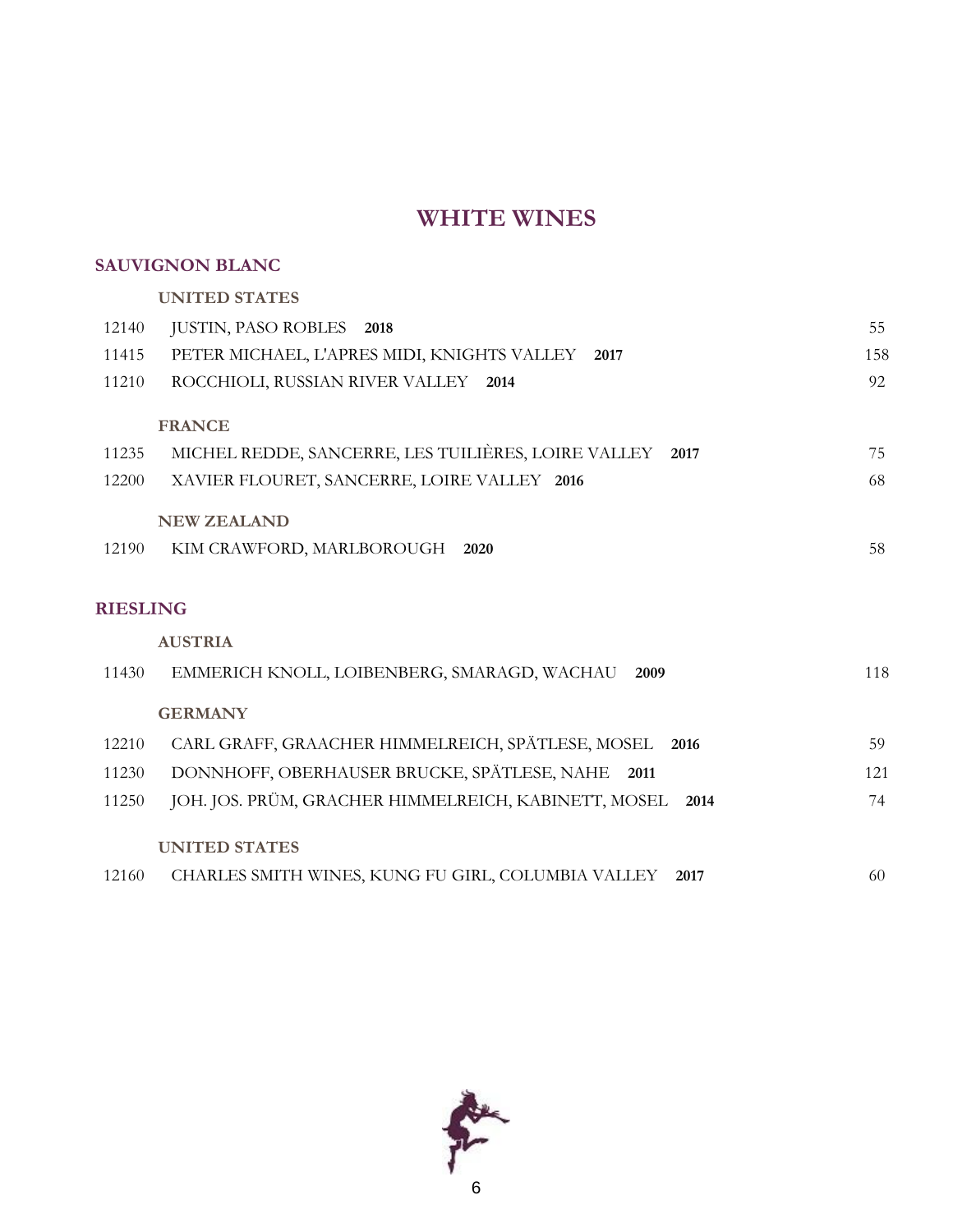# **WHITE WINES**

### **WHERE THE WILD THINGS ARE**

**UNITED STATES**

| 12115 | PINOT GRIS, KING ESTATE, DOMAINE, WILLAMETTE VALLEY<br>2014                | 68  |
|-------|----------------------------------------------------------------------------|-----|
| 12155 | PINOT GRIS, WILLAKENZIE, YAMHILL-CARLTON<br>2017                           | 52  |
| 13535 | VIOGNIER, DARIOUSH, NAPA VALLEY 2017                                       | 128 |
| 12175 | VIOGNIER, PENNER ASH, WILLAMETTE VALLEY<br>2017                            | 69  |
| 11340 | <b>GERMANY</b><br>GEWURZTRAMINER, JUBILEE HUGEL, ALSACE 2008               | 140 |
|       | <b>ITALY</b>                                                               |     |
| 11405 | PINOT GRIGIO, TORRESELLA, VENEZIA 2018                                     | 54  |
| 11420 | PINOT GRIGIO, LIVIO FELLUGA, COLLI ORIENTALI DEL FRIULI<br>2016            | 67  |
| 11220 | PINOT GRIGIO, TERLATO FAMILY VINEYARDS, COLLI ORIENTALI DEL FRIULI<br>2015 | 75  |

# **ROSÉ WINES**

| 13860 | BERTAUD BELIEU, CÔTES DE PROVENCE 2017              | 59 |
|-------|-----------------------------------------------------|----|
|       | 11335 CHARLES SMITH, BAND OF ROSES, WASHINGTON 2017 | 48 |

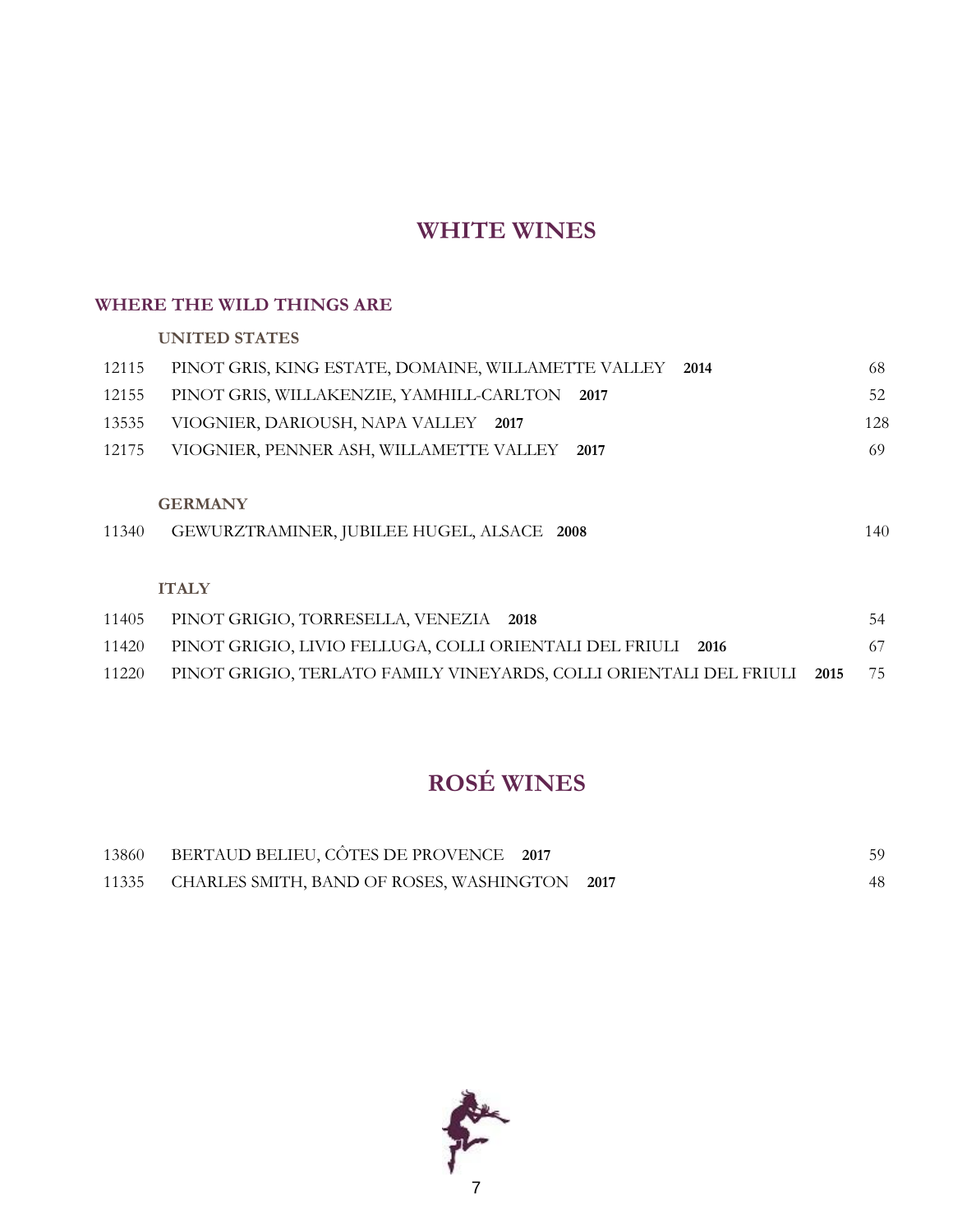#### **PINOT NOIR**

# **CALIFORNIA** ARISTA, RUSSIAN RIVER VALLEY **2015** 152 NIELSON BY BYRON, SANTA MARIA VALLEY **2015** 58 CUVAISON, CARNEROS **2016** 85 DOMAINE CARNEROS, ESTATE, CARNEROS **2016** 99 FLOWERS, SEA VIEW RIDGE VINEYARD, SONOMA COAST **2015** 180 FOLKTALE, MONTEREY COUNTY **2017** 55 INCEPTION, CENTRAL COAST **2013** 65 KRUTZ FAMILY CELLARS, SOBERANES VINEYARD, SANTA LUCIA HIGHLANDS **2013** 82 LYRIC, SANTA BARBARA COUNTY **2018** 48 MER SOLEIL, RESERVE, SANTA LUCIA HIGHLANDS **2017 BY CAYMUS** 76 PAPAPIETRO PERRY, CHARLES VINEYARD, ANDERSON VALLEY **2016** 132 SANFORD, STA. RITA HILLS **2016** 110 SIDURI, SANTA BARBARA COUNTY **2017** 72 WIND RACER, RUSSIAN RIVER VALLEY **2013** 99 **OREGON** ANGELA ESTATE, ABBOTT CLAIM VINEYARD, YAMHILL-CARLTON DISTRICT **2012** 125

| 24145 | CRISTOM, MT. JEFFERSON CUVEE, WILLAMETTE VALLEY 2017                | 89  |
|-------|---------------------------------------------------------------------|-----|
| 22180 | LABOR WINES, WILLAMETTE VALLEY<br>2014                              | 72  |
| 22135 | PATRICIA GREEN CELLARS, NOTORIOUS, WILLAMETTE VALLEY 2015           | 199 |
| 22130 | PURPLE HANDS, STOLLER VINEYARD, DUNDEE HILLS 2014                   | 128 |
| 23215 | RÉSONANCE, DÉCOUVERTE VINEYARD, DUNDEE HILLS 2014                   | 165 |
| 22195 | SHEA, ESTATE, WILLAMETTE VALLEY 2015                                | 112 |
| 23125 | WILLAKENZIE, PIERRE LEON, WILLAMETTE VALLEY<br>2015                 | 99  |
| 21190 | WILLAMETTE VALLEY VINEYARDS, FOUNDERS' RESERVE, WILLAMETTE VALLEY : | -68 |

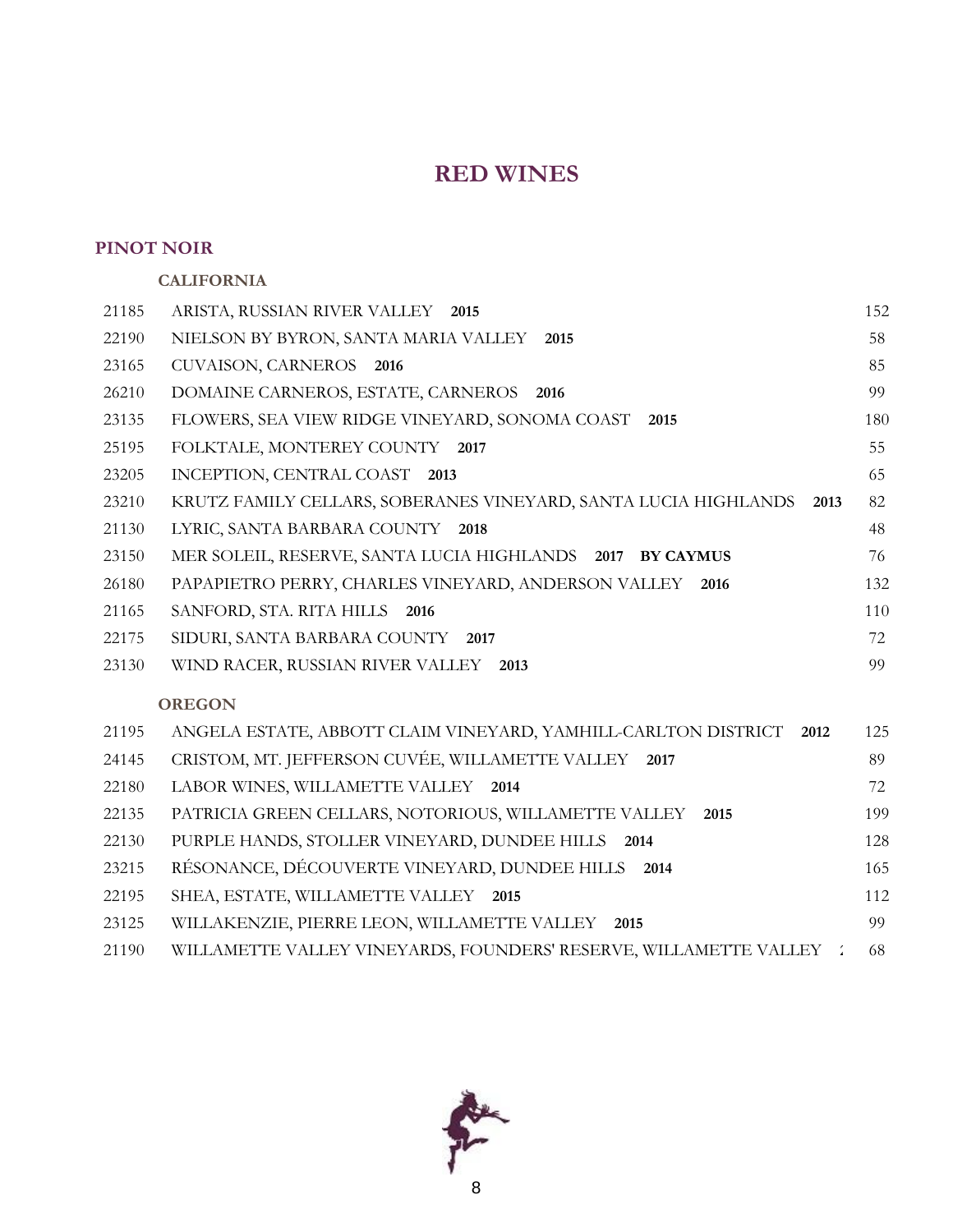#### **PINOT NOIR**

|               | <b>FRANCE</b>                                                    |     |
|---------------|------------------------------------------------------------------|-----|
| 23160         | BOURGOGNE ROUGE, BOUCHARD AÎNÉ & FILS, BEAUNE<br>2017            | 60  |
| 21170         | BOURGOGNE ROUGE, DOMAINE ARLAUD, RONCEVIE 2017                   | 138 |
| 24130         | GEVREY-CHAMBERTIN, BERNARD DUGAT-PY, LA PETITE CHAPPELLE<br>2008 | 742 |
| 22210         | JOSEPH DROUHIN, CÔTES DE BEAUNE-VILLAGES 2015                    | 80  |
|               |                                                                  |     |
|               | <b>NEW ZEALAND</b>                                               |     |
| 22215         | MT. BEAUTIFUL, NORTH CANTERBURY 2016                             | 75  |
|               |                                                                  |     |
| <b>MERLOT</b> |                                                                  |     |
|               | <b>UNITED STATES</b>                                             |     |
| 21145         | ARROWOOD, SONOMA COUNTY 2013                                     | 65  |
| 23200         | DUCKHORN VINEYARDS, NAPA VALLEY<br>2016                          | 128 |
| 21150         | HALL, NAPA VALLEY 2015                                           | 99  |
| 24160         | RIDGE, ESTATE, MONTE BELLO VINEYARD, SANTA CRUZ<br>2013          | 105 |
|               |                                                                  |     |
|               | <b>FRANCE</b>                                                    |     |
| 26133         | CHÂTEAU BEAU-SÉJOUR BÉCOT, ST. ÉMILION<br>2006                   | 196 |
| 26125         | CHÂTEAU CANON, ST. ÉMILION<br>2004                               | 212 |

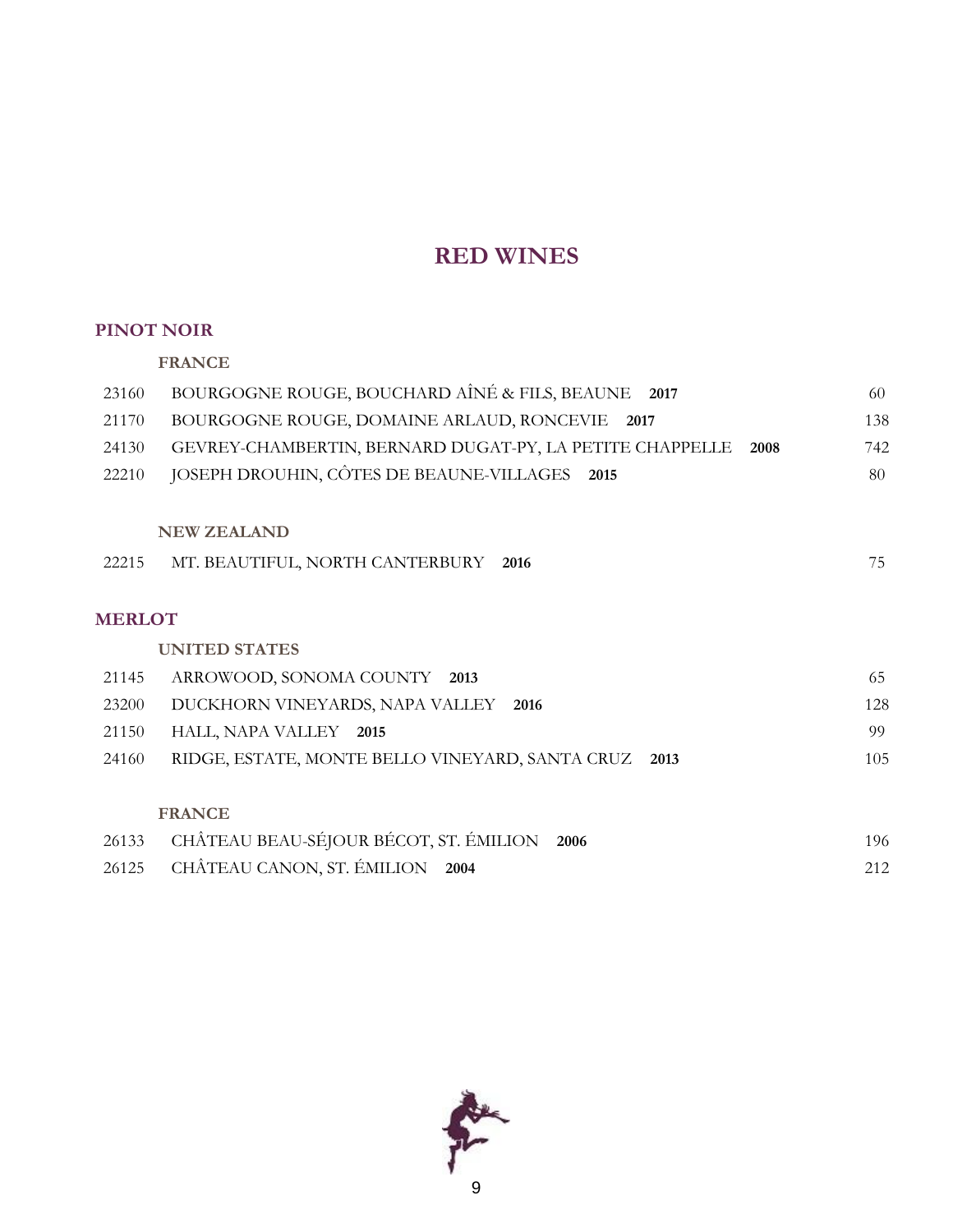#### **SYRAH & FRIENDS**

**UNITED STATES**

| 24175 BOOTLEG, PREQUEL, SONOMA COUNTY 2014 | 79 |
|--------------------------------------------|----|
| 22185 NOVELTY HILL, COLUMBIA VALLEY 2015   | 65 |
| 23185 PUBLIC RADIO, PASO ROBLES 2016       | 82 |

#### **FRANCE**

| 22160 YVES LECCIA, VIGNERON, ILE DE BEAUTÉ 2017                         |     |
|-------------------------------------------------------------------------|-----|
| 21210 CHÂTEAUNEUF-DU-PAPE, DOMAINE GALÉVAN, RHÔNE 2015                  | 128 |
| 23190 CÔTES DU RHÔNE, DOMAINE DE LA JANASSE, TERRE D'ARGILE, RHÔNE 2011 | 54  |
| <b>AUSTRALIA</b>                                                        |     |
| 26215 SHIRAZ, HICKINBOTHAM, BROOKS ROAD, McLAREN VALE 2016              | 118 |

| 2021 JULINAL, HICKHNDO HIAM, DROOKS ROAD, MILLAREN VALET 2010 | $\Box$ |
|---------------------------------------------------------------|--------|
| 24135 SHIRAZ/VIOGNIER, YALUMBA, BAROSSA VALLEY 2017           |        |

### **ZINFANDEL**

### **UNITED STATES**

|       |                                | 26135 CHATEAU POTELLE, VGS, ALTA VISTA VINEYARD, SONOMA MOUNTAIN | 2014 | 94 |
|-------|--------------------------------|------------------------------------------------------------------|------|----|
| 26190 | FRANK FAMILY, NAPA VALLEY 2016 |                                                                  |      | 90 |
| 26185 | SEGHESIO, SONOMA COUNTY        | 2017                                                             |      | 70 |

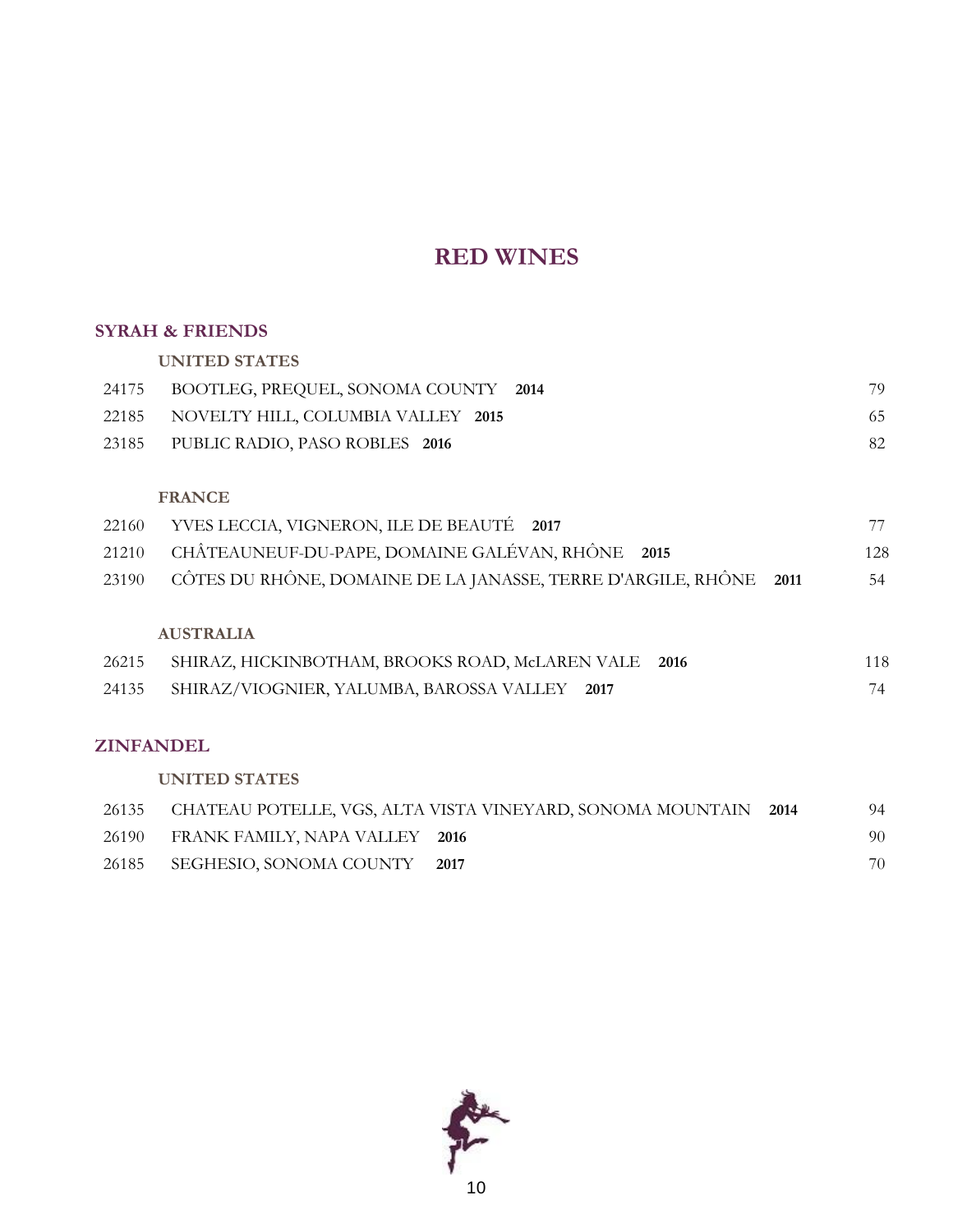### **CABERNET SAUVIGNON & BLENDS**

### **UNITED STATES**

| 26120 | BEAULIEU VINEYARD, GEORGES DE LA TOUR PRIVATE RESERVE, RUTHERFORD | 266 |
|-------|-------------------------------------------------------------------|-----|
| 22125 | BUCCELLA, MICA, NAPA VALLEY 2014                                  | 185 |
| 21160 | CAYMUS SPECIAL SELECTION, NAPA VALLEY<br>2014                     | 435 |
| 26175 | CELANI FAMILY VINEYARDS, NAPA VALLEY<br>2010                      | 242 |
| 26200 | CLARK-CLAUDON, ETERNITY, NAPA VALLEY<br>2012                      | 285 |
| 23180 | DEL DOTTO, CAVES COLLECTION, CAVE BLEND<br>2017                   | 132 |
| 24180 | FERRARI-CARANO, SIENA, SONOMA COUNTY<br>2017                      | 75  |
| 22200 | FORTRESS, SONOMA COUNTY 2016                                      | 58  |
| 24170 | FREEMARK ABBEY, NAPA VALLEY<br>2015                               | 125 |
| 26195 | FREEMARK ABBEY, SYCAMORE VINEYARD, NAPA VALLEY<br>2012            | 275 |
| 26140 | GHOST BLOCK, ESTATE, OAKVILLE 2016                                | 150 |
| 23195 | GROTH, OAKVILLE 2015                                              | 162 |
| 21155 | JORDAN, ALEXANDER VALLEY 2015                                     | 136 |
| 23145 | JOSEPH PHELPS, INSIGNIA, NAPA VALLEY 2016                         | 695 |
| 26155 | LANCASTER ESTATE, WINEMAKER'S CUVEE, ALEXANDER VALLEY<br>2016     | 125 |
| 22145 | LEVENDI, SWEETWATER RANCH VINEYARD, NAPA VALLEY<br>2014           | 110 |
| 21135 | MARSTON FAMILY, NAPA VALLEY 2009                                  | 309 |
| 21123 | MT. BRAVE, MT. VEEDER 2011                                        | 188 |
| 24190 | CANVASBACK, RED MOUNTAIN 2015 BY DUCKHORN                         | 84  |
| 24155 | OBERON, NAPA VALLEY 2017                                          | 64  |
| 26130 | OPUS ONE, NAPA VALLEY 2016                                        | 725 |
| 24215 | ORIN SWIFT, PAPILLON, NAPA VALLEY<br>2017                         | 155 |
| 24200 | QUINTESSA, RUTHERFORD<br>2016                                     | 395 |
| 26170 | RODNEY STRONG SYMMETRY, ALEXANDER VALLEY<br>2015                  | 99  |
| 21140 | SABOTAGE, NAPA VALLEY<br>2014                                     | 110 |
| 21180 | SILVER OAK, NAPA VALLEY 2014                                      | 310 |
| 26205 | STAG'S LEAP WINE CELLARS, ARTEMIS, STAGS LEAP DISTRICT<br>2017    | 180 |
| 26160 | TRINCHERO, FORTE, NAPA VALLEY<br>2013                             | 152 |

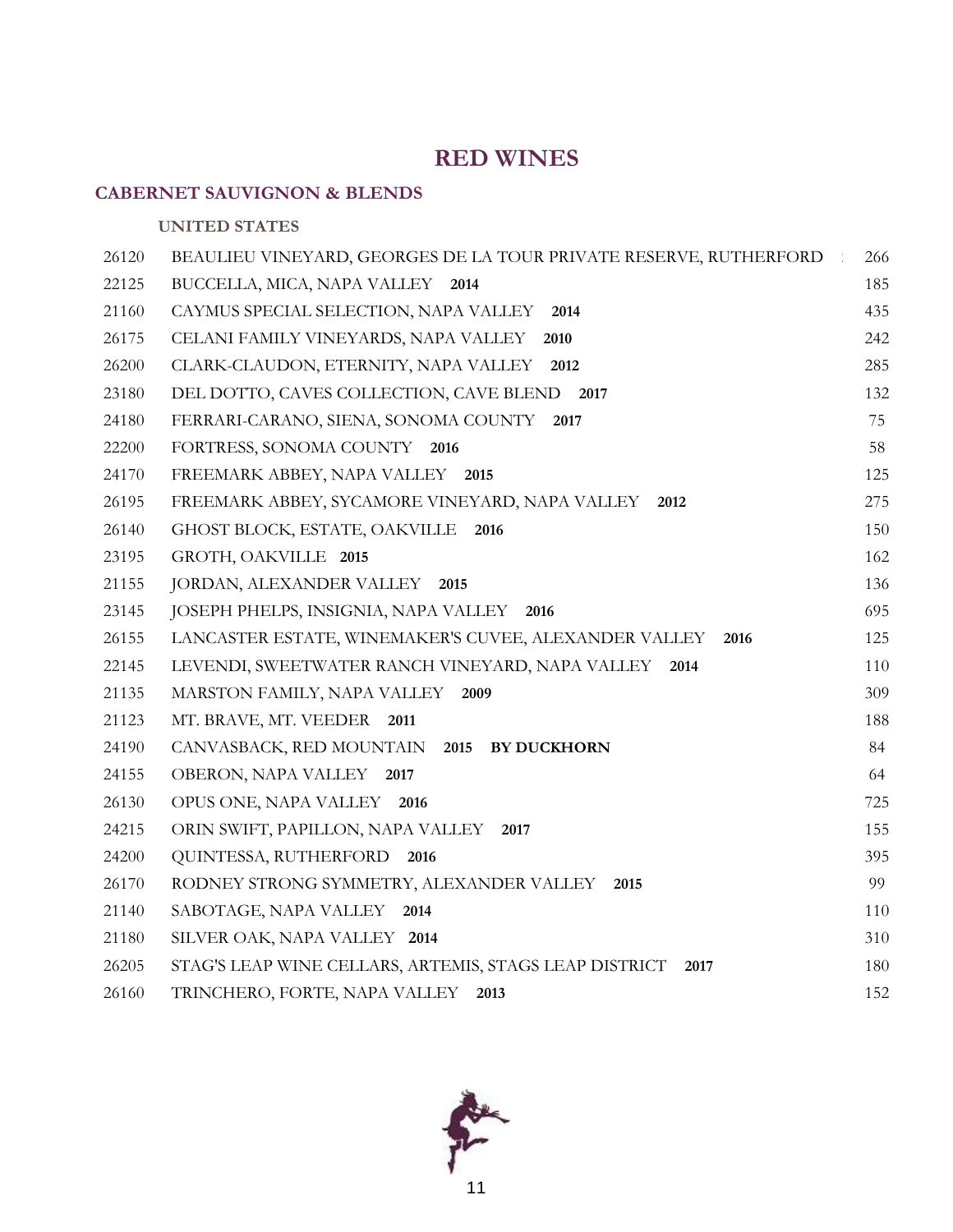|       | <b>FRANCE</b>                                        |     |
|-------|------------------------------------------------------|-----|
| 25135 | CHÂTEAU PALMER, ALTER EGO, MARGAUX<br>2005           | 303 |
| 24210 | CHÂTEAU DE CHAMBERT, CAHORS<br>2010                  | 65  |
|       |                                                      |     |
|       | <b>CHILE</b>                                         |     |
| 21125 | VIGNO, VIGNADORES DE CARIGNAN, VALLEY DEL MAULE 2014 | 75  |
|       |                                                      |     |
|       | <b>SPAIN</b>                                         |     |
| 26150 | BERONIA, RESERVA, RIOJA 2014                         | 75  |
| 23155 | JUAN GIL, BLUE LABEL, JUMILLA<br>2015                | 95  |
| 21215 | MIRONIA, BLACK EDITION, RIBERA DEL DUERO 2015        | 187 |
| 26165 | PALACIOS REMONDO LA MONTESA, RIOJA<br>2015           | 65  |
|       |                                                      |     |
|       | <b>ARGENTINA</b>                                     |     |
| 22140 | CUVELIER LOS ANDES, VALLE DE UCO, MENDOZA<br>2012    | 99  |
| 22155 | LUCA, MALBEC, UCO VALLEY 2018                        | 79  |
| 24140 | VIÑO COBOS, FELINO, MENDOZA BY PAUL HOBBS<br>2017    | 68  |
|       |                                                      |     |